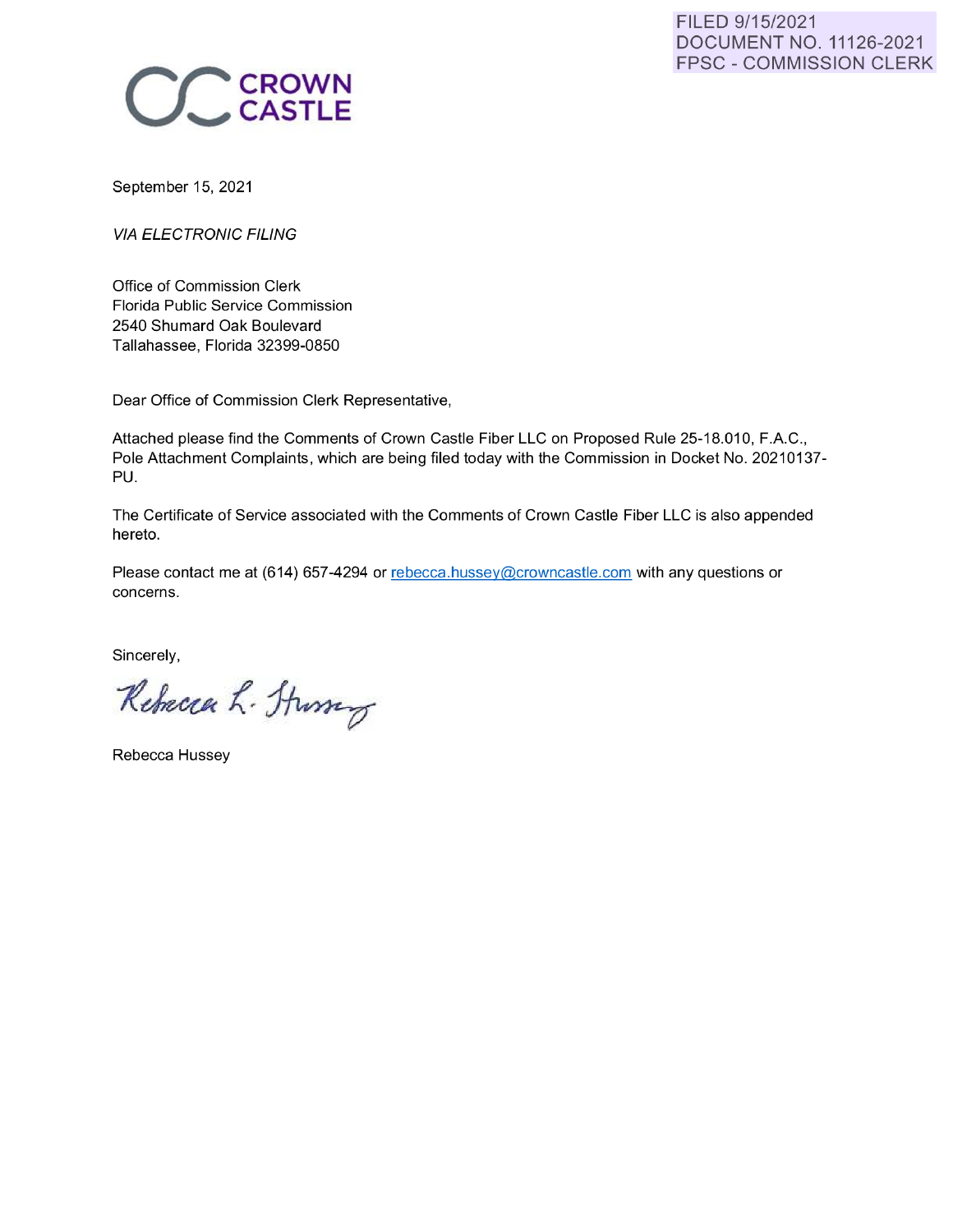# **BEFORE THE FLORIDA PUBLIC SERVICE COMMISSION**

)  $\overline{\mathcal{L}}$  $\sum_{i=1}^{n}$  $\sum$ )

In the Matter of:

Proposed Adoption of Rule 25-18.010, F.A.C., Pole Attachment Complaints. Docket No. 20210137-PU

#### **COMMENTS OF CROWN CASTLE FIBER LLC**

Kenneth J. Simon Executive Vice President and General Counsel

Teddy Adams Senior Vice President Legal

Rebecca Hussey Callif Associate General Counsel

Van Bloys Senior Counsel, Utility Relations

#### **CROWN CASTLE FIBER LLC**

8020 Katy Freeway Houston, TX 77024 (724) 416-2000

*Counsel for Crown Castle Fiber LLC*

September 15, 2021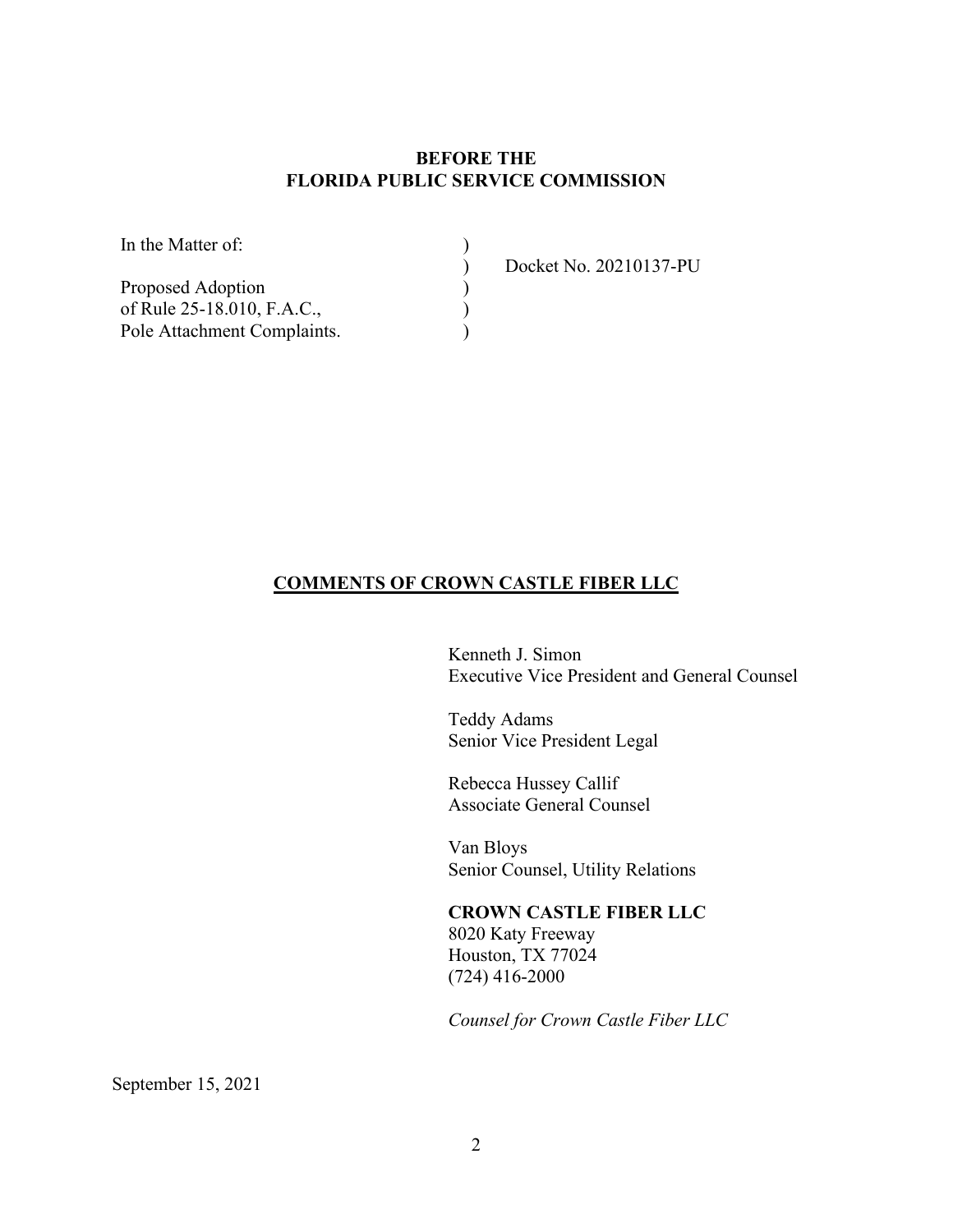#### **I. INTRODUCTION**

Crown Castle Fiber LLC ("Crown Castle") submits the following comments on Proposed Rule 25-18.010, F.A.C. ("Proposed Rule 25-18.010" or "Proposed Rule"), a draft procedural rule designed to administer and implement section 366.04(8), Florida Statutes (2021), as required by section 366.04(8)(g), Florida Statutes (2021), concerning pole attachment complaints. Crown Castle appreciated the opportunity to participate in the staff rule development workshop on Proposed Rule 25-18.010 on September 1, 2021 and offers these written comments in furtherance of the comments it submitted at the workshop.

Crown Castle is at the forefront of our nation's broadband revolution, deploying fiber optic and wireless infrastructure that will serve as the backbone for the telecommunications networks of the future. Crown Castle has more than twenty-five years of experience building and operating network infrastructure and, with more than 40,000 towers, 70,000 small wireless facilities constructed or under contract, and more than 80,000 route miles of fiber across the United States, is the country's largest independent owner and operator of shared infrastructure. Crown Castle partners with wireless carriers, technology companies, broadband providers, municipalities, and, of key importance to this Commission, utilities to design and deliver unique end-to-end infrastructure solutions that bring new innovations, opportunities, and possibilities to people and businesses in 49 states, including in Florida.

Access to utility poles and conduit and streamlined processes and rules that promote the safe, expeditious, and cost-effective deployment of telecommunications facilities on utility infrastructure are key to Crown Castle's network expansion efforts. To that end, Crown Castle engages with utilities and state utility commissions daily to ensure access to utility poles and conduit so Crown Castle can deploy network infrastructure under reasonable rates, terms, and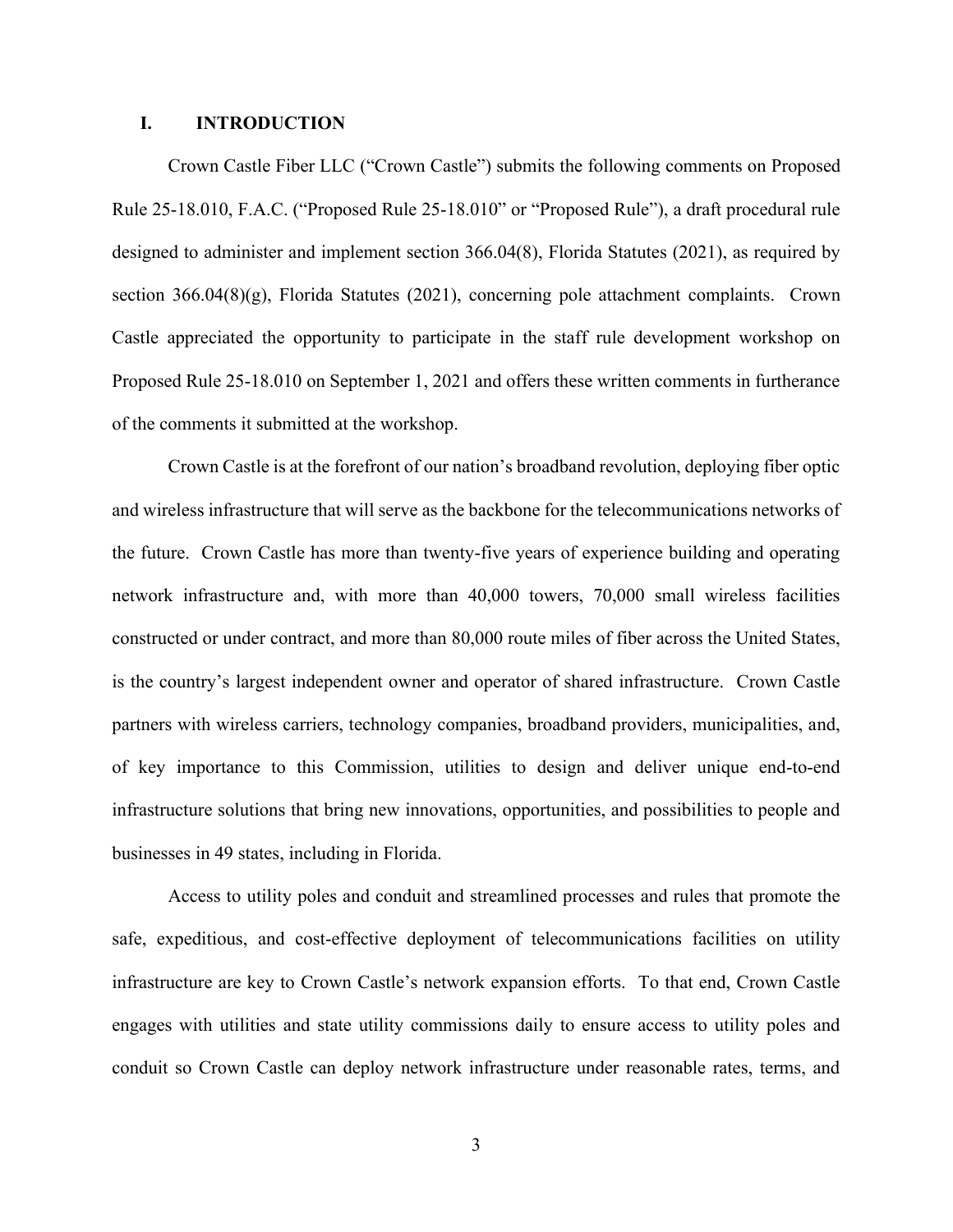conditions. Accordingly, Crown Castle is in an apt position to speak to the types of rules and policies that provide the regulatory certainty necessary to efficiently and safely deploy wireline and wireless telecommunications networks.

### **II. RECOMMENDATIONS FOR PROPOSED RULE 25-18.010**

Crown Castle supports the adoption of rules that implement clear procedures and allow for timely resolution of disputes regarding the rates, terms, and conditions of attachment to poles, including pole access. To that end, Crown Castle recommends certain refinements to Proposed Rule 25-18.010 which will help to ensure that Florida is better poised for the efficient deployment of telecommunications networks, including next-generation technologies.

### **A. Proposed Rule 25-18.010(5) should be modified to include a 180-day timeline for resolution of pole access complaints.**

Proposed Rule 25.18.010(5) directs the Commission to take final action on a pole attachment complaint no later than 360 days after the complaint's filing date. Crown Castle believes that the 360-day resolution timeline for complaints involving matters such as rates of pole attachment is appropriate; however, for pole access complaints, a shorter timeline for resolution is necessary.<sup>1</sup>

Although all pole attachment complaints have important implications, timely resolution of pole access complaints is more urgent than resolution of complaints related to rates, terms, and conditions of attachment, as pole access complaints generally have only one remedy—a grant of immediate access. The ability to deploy telecommunications networks in a pole access complaint is delayed unless or until the complaint is resolved. Given the importance that connectivity plays

<sup>&</sup>lt;sup>1</sup> Like Crown Castle, both Florida Internet and Television Association and CTIA support timelines of less than 360 days for resolution of pole access complaints. *See In re Proposed Adoption of Rule 25-18.010, F.A.C., Pole Attachment Complaints*, Docket No. 20210137-PU, Staff Rule Development Workshop (Sept. 1, 2021), Transcript at 14, ln 12- 20; 17, ln 22-25; and 18, ln 1-2 (hereinafter, "Workshop Transcript").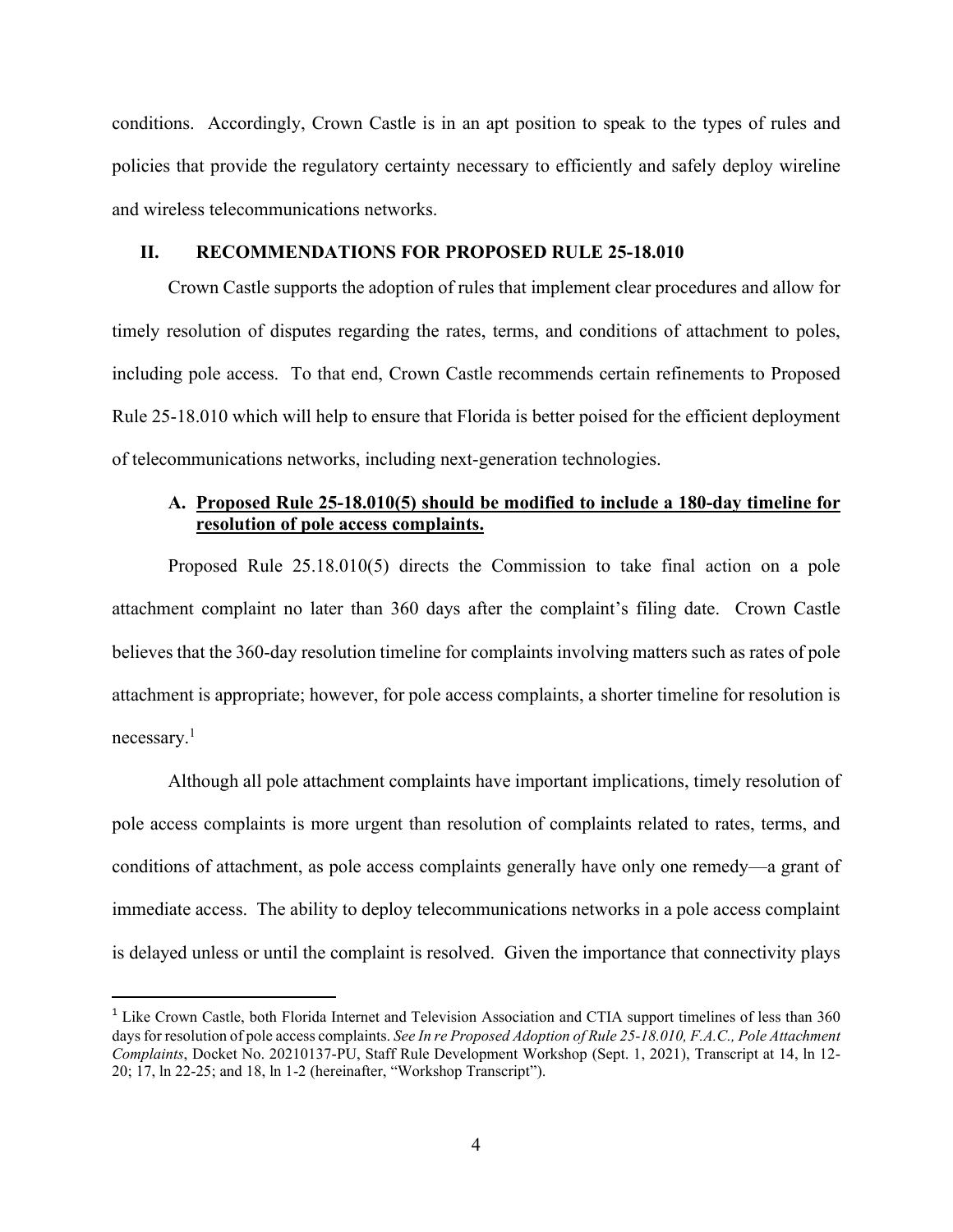in our ability to work, learn, receive care, communicate with our loved ones, and countless other applications, and considering that denials of access may amount to denial of the connectivity or capacity needed to carry out these important functions, Crown Castle recommends the following changes to Proposed Rule 25-18.010:

> (5) The Commission will take final action on a pole access complaint at a Commission Conference no later than 180 days after the complaint's filing date or, for any other complaint on the rates, terms, or conditions of pole attachment, t<sub>The</sub> Commission will take final action on a complaint at a Commission Conference no later than 360 days after the complaint's filing date. The filing date of any pole attachment complaint shall be determined as set forth in subsection (2) of this rule.

# **B. Additional clarity is needed in Proposed Rule 25-18.010(4) about the attachment rate from which a cost-based alternative may be proposed in a rate complaint filed with the Commission.**

Proposed Rule 25-18.010(4) directs a pole owner or attaching entity that "intends to ask the Commission to establish an alternative cost-based pole attachment rate" to "provide the methodology with the complaint or response." Unfortunately, the Proposed Rule does not make clear what attachment rate the alternative rate would replace, if adopted pursuant to the Commission's decision on the complaint.

As mentioned previously, section 366.04(8)(g), Florida Statutes (2021) directs the Commission to propose procedural rules to administer and implement section 366.04(8). Paragraph (b) of 366.04(8) provides:

[I]n the development of rules pursuant to paragraph (g), the commission shall consider the interests of the subscribers and users of the services offered through such pole attachments, as well as the interests of the consumers of any pole owner providing such attachments.

As the Commission develops precedent on the establishment of pole attachment rates through the complaint process, it is in the best interest of the subscribers and users of the services of attaching parties, as well as the customers of pole owners, that attachment rates continue to be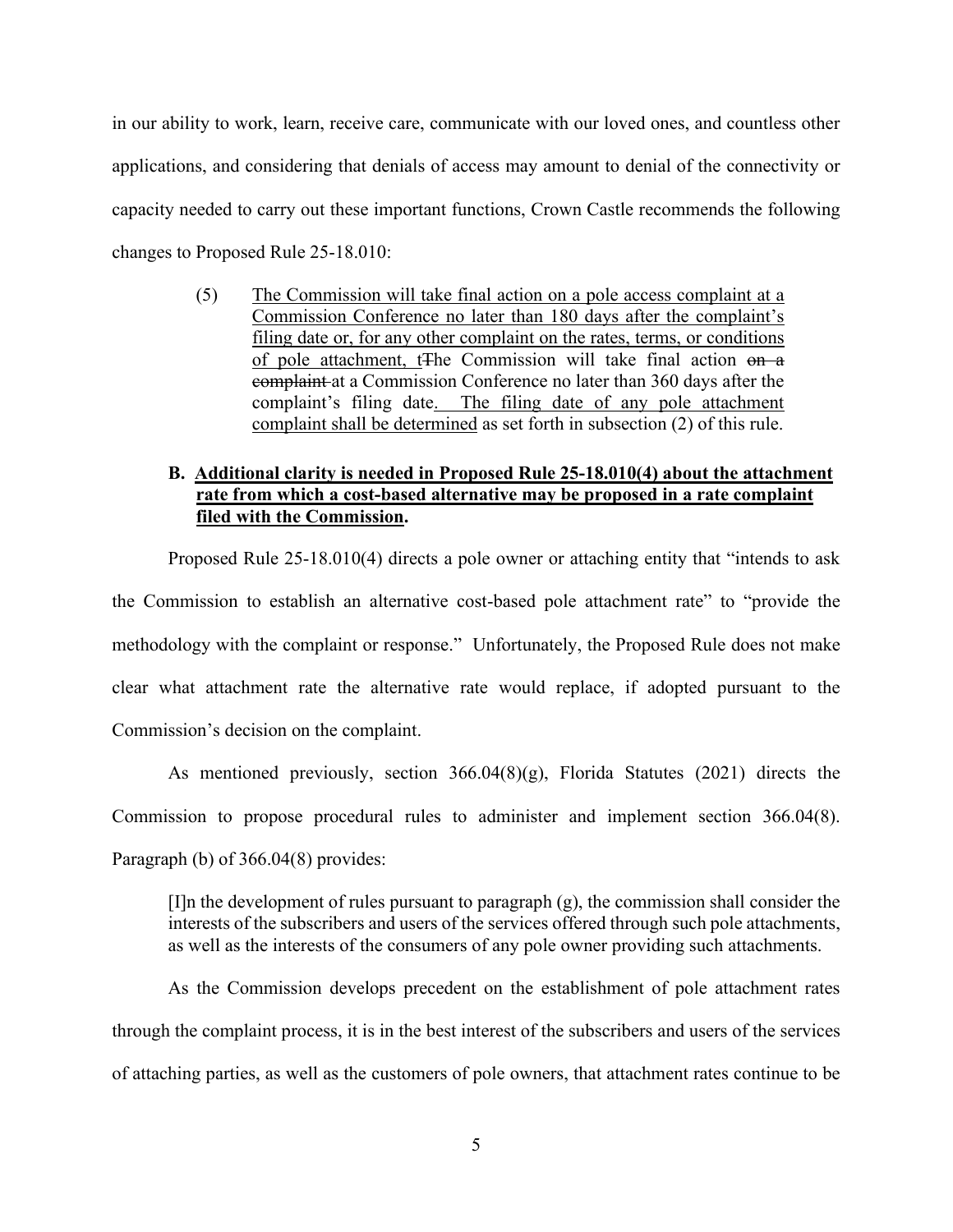calculated as they are presently. This approach provides continuity with the prior scheme for calculation of rates, minimizing any disruptive impacts to customers and stakeholders until the Commission has had an opportunity to develop precedent on attachment rates.

For this reason, it is important for Proposed Rule 25-18.010(4) to state that any alternative cost-based rate proposed in a complaint is an alternative to the rate calculated pursuant to 47 CFR 1.1406(d), better known as the FCC formula. As the Florida Internet and Television Association shared at the Staff Rule Development Workshop,

[T]he statute says that the Commission shall apply the decision and orders of the FCC and the appellate court to determine just and reasonable rates, terms, and conditions, unless the pole owner establishes by competent substantial evidence an alternative cost-based rate that is just and reasonable and in the public interest. [If t]he rule does not expressly state that the FCC rules are the default or the starting point, then the language regarding an alternative is unclear. Becomes an alternative to what?<sup>2</sup>

Regulated pole attachment rates in Florida have been calculated pursuant to the FCC formula for many years, making it an appropriate baseline from which a pole owner or attaching entity may propose an alternative rate in the context of a complaint proceeding. For maximum clarity and cost continuity as the Commission develops pole attachment rate precedent, Crown Castle recommends the following revision to Proposed Rule 25-18.010:

> (4) If the pole owner or attaching entity intends to ask the Commission to establish an alternative cost-based pole attachment rate to the rate established under 47 C.F.R. 1.1406(d) in a Section 120.569 and 120.57, Florida Statutes, evidentiary proceeding, it must provide the methodology with the complaint or with the response.

# **III. CONCLUSION**

Crown Castle thanks the Commission for the opportunity to submit comments on the Proposed Rule, and appreciates the efforts undertaken by staff and the Commission to ensure

<sup>&</sup>lt;sup>2</sup> See Workshop Transcript at 12, ln. 15-25; 13, ln. 1-2.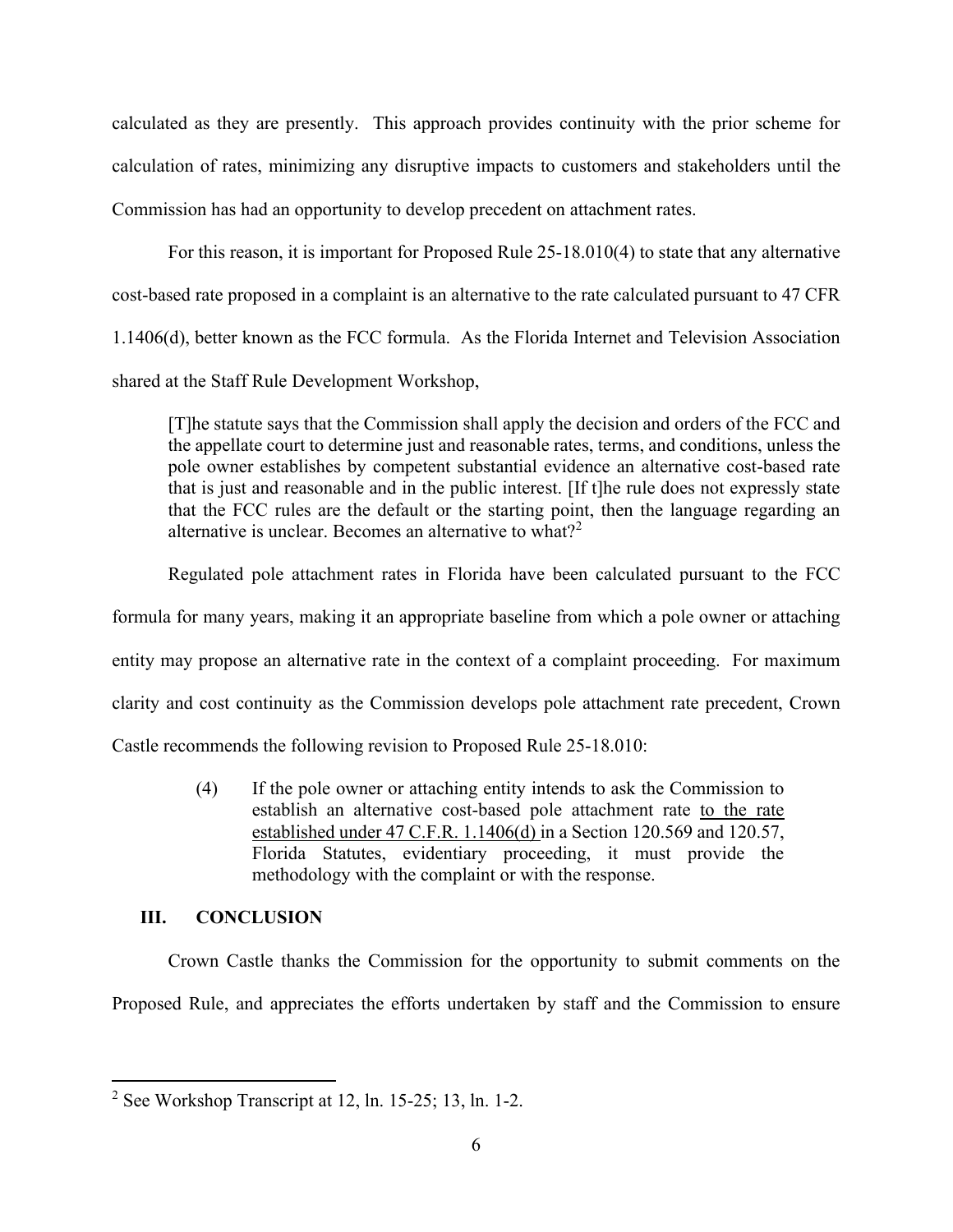clarity and procedural certainty as Commission rules are developed. Clear rules governing complaints that allow for swift resolution of disputes on the rates, terms, and conditions of pole attachment are critically important to ensuring connectivity in Florida. Crown Castle thanks the Commission and its staff for consideration of these important concepts as Proposed Rule 25- 18.010 is finalized.

Respectfully submitted,

## **CROWN CASTLE FIBER LLC**

### **/s/ Rebecca Hussey Callif\_\_\_\_\_\_\_**

Kenneth J. Simon Teddy Adams Rebecca Hussey Callif Van Bloys 8020 Katy Freeway Houston, TX 77024 Telephone: (724) 416-2000 Email: rebecca.hussey@crowncastle.com van.bloys@crowncastle.com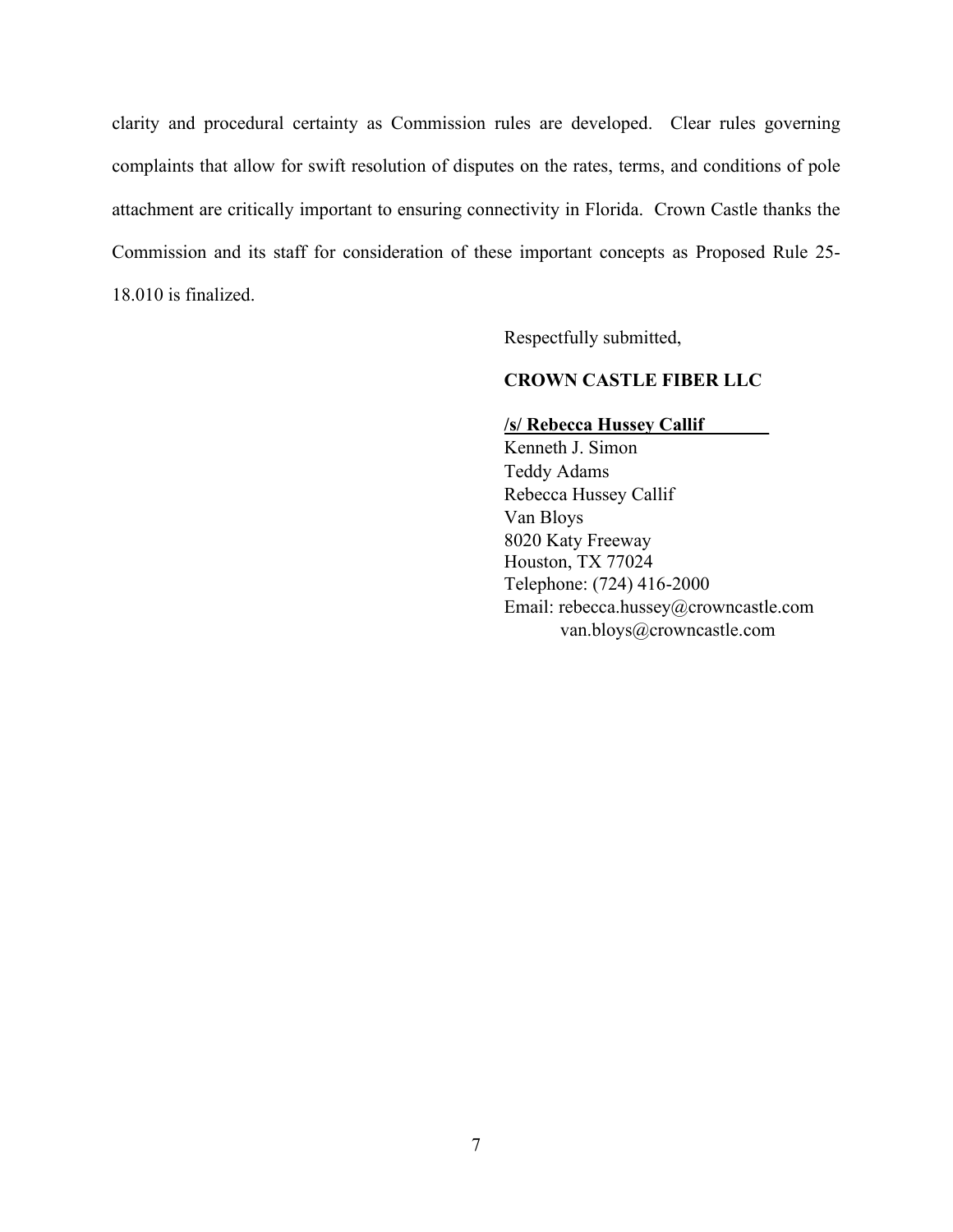### **BEFORE THE FLORIDA PUBLIC SERVICE COMMISSION**

) ) ) ) )

In the Matter of:

Proposed Adoption of Rule 25-18.010, F.A.C., Pole Attachment Complaints. Docket No. 20210137-PU

# **CERTIFICATE OF SERVICE**

I, Rebecca Hussey Callif, hereby certify that the Comments of Crown Castle Fiber LLC were filed electronically with the Public Service Commission in the above captioned docket today, September 15, 2021, and that a copy of the same has been served via electronic mail to the interested persons listed below:

Marsha Rule Rutledge Ecenia 119 S. Monroe Street, Suite 202 Tallahassee, FL 32301 [marsha@rutledge-ecenia.com](mailto:marsha@rutledge-ecenia.com)

James R. Kelly, P.A. 359 Milestone Dr. Tallahassee, FL 32312 [Kellyjr2694@gmail.com](mailto:Kellyjr2694@gmail.com)

Matt DeTura Counsel, External & State Affairs **CTIA** 1400  $16^{th}$  Street NW Washington, DC 20036 [MDeTura@ctia.org](mailto:MDeTura@ctia.org)

Esther Northrup Executive Director, Regulatory Affairs Cox Communications 5887 Copley Drive, Suite 300 San Diego, CA 92111 [Esther.northrup@cox.com](mailto:Esther.northrup@cox.com)

Cindy Miller Cindy Miller LLC 1544 Cristobal Drive Tallahassee, FL 32303 [milcindy@gmail.com](mailto:milcindy@gmail.com)

Haran Rashes Associate General Counsel ExteNet Systems, Inc 3030 Warrenville, Rd., Suite 340 Lisle, IL 60532 [hrashes@extenetsystems.com](mailto:hrashes@extenetsystems.com)

Chari Lawrence Manager Regulatory Affairs Cox Communications 7401 Florida Blvd. Baton Rouge, LA 70806 [Chari.lawrence@cox.com](mailto:Chari.lawrence@cox.com)

John Herron 1900 East La Rua Street Pensacola, FL 35201 [johnherron@me.com](mailto:johnherron@me.com)